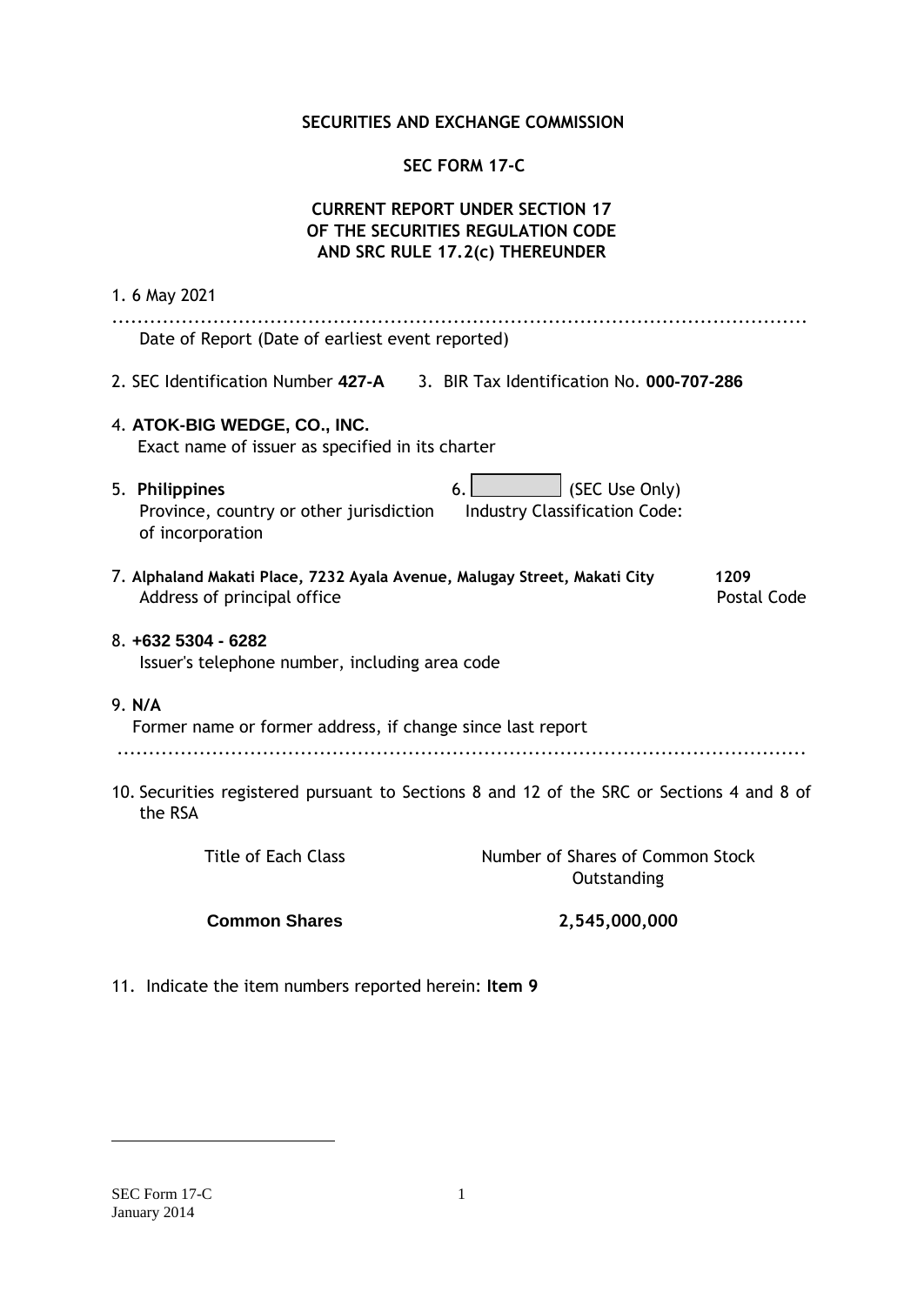### **Item 9. Other Events – Postponement of Annual Stockholders' Meeting**

The Company would like to inform the Commission, the Exchange and the investing public that in a meeting held on May 6, 2021, the Executive committee of the Board of Directors of the Company approved the following: (i) postponement of the 2021 Annual Meeting of the Stockholders of the Company from the last Friday of May 2021, as stated in the By Laws, to June 8, 2021; (ii) setting May 24, 2021 as the Record Date; (iii) the conduct of the annual stockholders' meeting, or any postponements or adjournments thereof, via remote communication, and the conduct of voting in *absentia*, as permitted under the Revised Corporation Code and SEC Memorandum Circular No. 6, Series of 2020; and (iv) the authority of the President to approve the internal procedures embodying the mechanism for participation at the 2021 annual stockholders' meeting through remote communication and voting in *absentia*.

## **SIGNATURES**

Pursuant to the requirements of the Securities Regulation Code, the Issuer has duly caused this report to be signed on its behalf by the undersigned hereunto duly authorized. **ATOK-BIG WEDGE CO., INC.** May 7, 2021

**Issuer** Date **CLIBURN ANTHONY A. ORBE Corporate Secretary**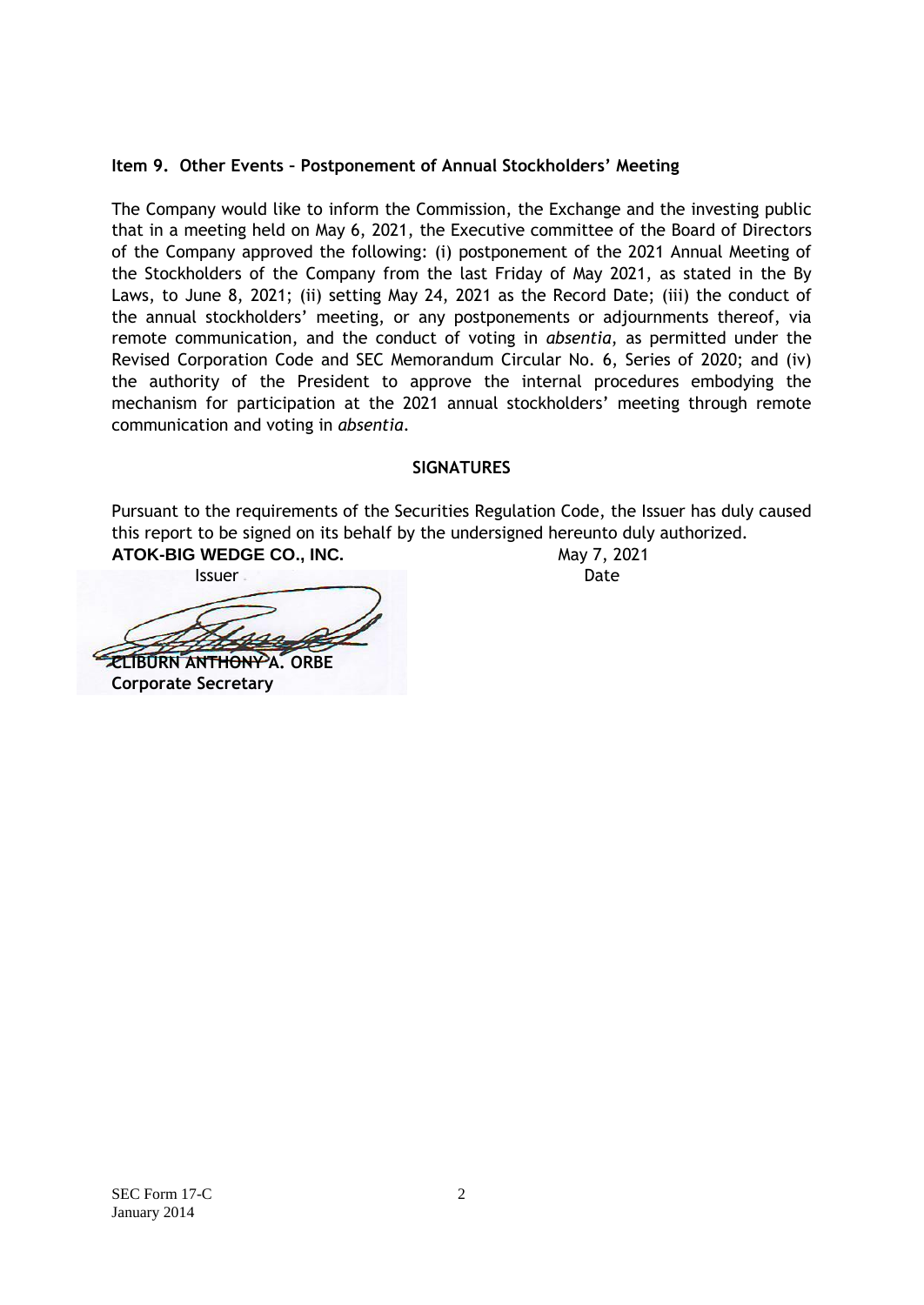#### **CERTIFICATION**

I, CLIBURN ANTHONY A. ORBE, Corporate Secretary of ATOK-BIG WEDGE CO. INC with SEC registration number PW 427-A with principal office at Alphaland Makati Place, 7232 Ayala Avenue Extension corner Malugay Street, Bel-Air, Makati City, on oath state:

- 1. That on behalf of ATOK-BIG WEDGE CO. INC., I have caused this SEC Form 17-C to be prepared:
- 2. That I read and understood its contents which are true and correct of my own personal knowledge and/or based on true records:
- 3. That the company ATOK BIG-WEDGE CO. INC. will comply with the requirements set forth in SEC Notice dated June 24, 2020 for a complete and official submission of reports and/or documents through electronic mail; and
- 4. That I am fully aware that documents filed online which requires pre-evaluation and/or processing fee shall be considered complete and officially received only upon payment of a filing fee. MAY 0 7 2021

In witness whereof, I have hereunto set my hand this

CLIBURN ANTHONY A. ORBE **Corporate Secretary** 

at Makati City.

 $2021$ 

day of

SUBSCRIBED AND SWORN TO before me this Affiant exhibiting to me his TIN 180-004-166.

MAY

Doc No. Page No. Book No. Series of 202

EMBER 21, 2011 1711011711 1120-000 **B/FA** scarps - ca/or 2020149-01 570, 700, 172-503-010 **ROLLIED, 2** WICES COMPL. NO. VII-1000153 URBAN DECA RICMES MARILA, B-2, UNIT GDF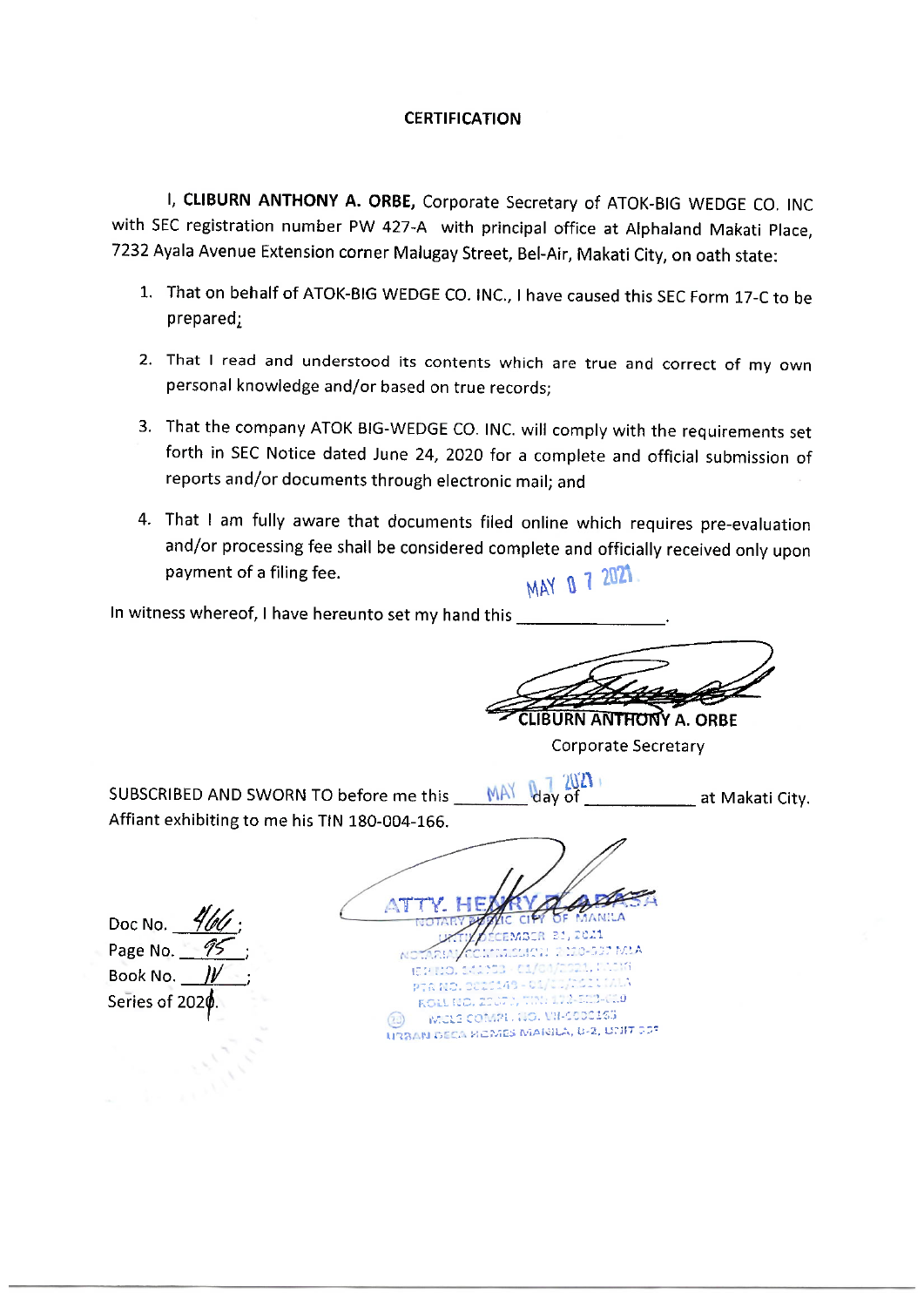REPUBLIC OF THE PHILIPPINES ) MAKATI CITY (S.S.

#### SECRETARY'S CERTIFICATE

I, JONAMEL G. ISRAEL-ORBE, of legal age, Filipino, and with office address at 5th Floor, The City Club at Alphaland Makati Place, 7232 Ayala Avenue corner Malugay Street, Makati City, after being duly sworn in accordance with law, hereby depose and state that:

1. I am the Assistant Corporate Secretary of ATOK-BIG WEDGE CO. INC. (the "Corporation"), a corporation duly organized and existing under and by virtue of the laws of the Republic of the Philippines with business office address at Alphaland Makati Place, 7232 Ayala Avenue corner Malugay Street, Makati City;

2. At the duly constituted meeting of the Executive Committee of the Board of Directors of the Corporation held on 5 May 2021, the following resolutions were passed and approved:

"WHEREAS, there is a need to postpone the schedule of the annual meeting of stockholders of the Corporation for the year 2021 in order to allow for sufficient time to prepare therefor in consideration of delays in the preparation of the Company's Audited Financial Statements brought about by community quarantine restrictions in light of the CoViD-19 pandemic;;

"NOW THEREFORE, IT IS HEREBY RESOLVED, that the Executive Committee of the Board of Directors of the Corporation approve the postponement of the <sup>2021</sup> Annual Meeting of the Stockholders from the last Friday of May 2021, as stated in the By-Laws, to lune 8, 2021;

"RESOLVED, FURTHER, to approve the following:

- (i) setting May 24, 2021 as the Record Date for the 2021 annual stockholders' meeting;
- (ii) the conduct of the annual stockholders' meeting, or any postponements or adjournments thereof, via remote communication, and the conduct of voting in absentia, as permitted under the Revised Corporation Code and SEC Memorandum circular No. 6, Series of 2020; and
- (iii) (iv) the authority of the President to approve the internal procedures embodying the mechanism for participation at the 2021 annual stockholders' meeting through remote communication and voting in absentia.

RESOLVEO, FURTHER, that Cliburn Anthony A. Orbe, be, as he is hereby, authorized to sign, execute and deliver, for and on behalf of the Corporation, all documents, and instruments required to be filed for regulatory compliance, and to perform such further acts and deeds as mav be necessary, convenient or appropriate, to give force and effect to these resolutions."

3. The foregoing resolution has not been amended nor rescinded, is still in force and effect, and in accordance with the records of the Corporation.